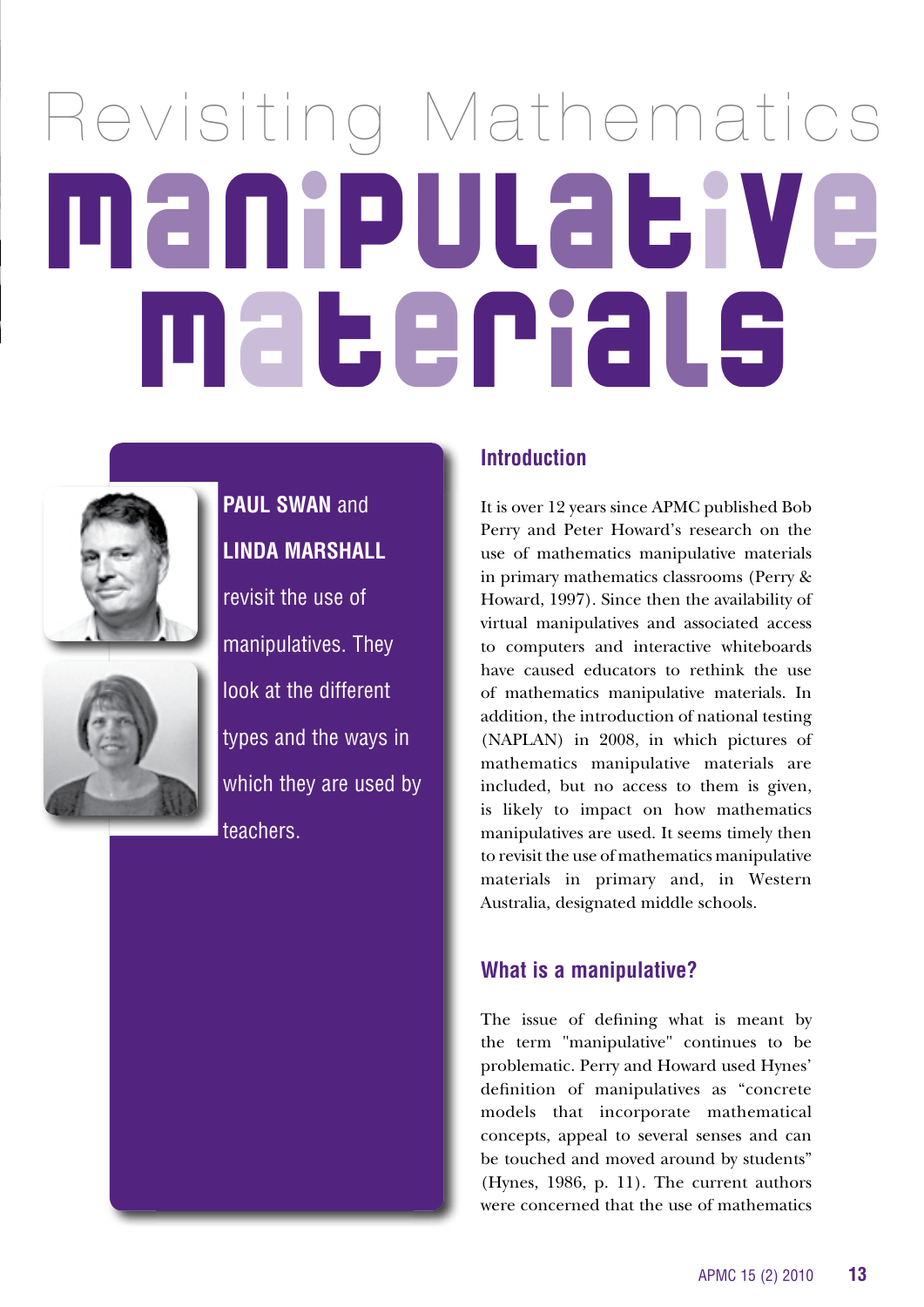manipulative materials is often justified on the basis that the students are involved in "hands on" learning. This justification is simply not enough, and so it was decided to create a new definition of a mathematics manipulative material that encompassed the idea that students need to engage with the manipulative and that thinking should be stimulated. Our definition is:

A mathematics manipulative material is an object that can be handled by an individual in a sensory manner during which conscious and unconscious mathematical thinking will be fostered.

Consequently, a mathematics manipulative object has the potential to lead to an awareness and development of concepts and ideas linked with mathematics and they would most likely be purpose designed. We do not consider the above definition all-embracing. After careful consideration, we believe that there are also tools (such as calculators), teaching tools (demonstration models) and teaching aids (e.g., fraction charts); but these are somewhat different from mathematics manipulative materials. Within our definition, structured and unstructured mathematics manipulative materials are recognised. Under both Hynes' and our definitions, virtual manipulatives are not included. We believe it best to delay the use of virtual manipulatives until students have had experience of the "real thing". We have noted in observations of classes where physical and virtual manipulatives are used, younger children experience difficulty understanding two-dimensional representations of threedimensional objects. It was also noted that when virtual manipulatives are used on an interactive whiteboard, student access is somewhat limited. In many cases the interactive whiteboard is used mainly for demonstration (Mildenhall, Swan, Northcote & Marshall, 2008). This may become less of an issue as handheld technologies such as the i-pad become more available. Initially this is more likely to be the case in secondary and upper primary classes.

#### **This study**

Perry and Howard (1997) based their findings on responses from 249 primary teachers in New South Wales. To mirror their investigation, a four-page survey was sent to all primary and designated middle schools in Western Australia. Responses were received from over 820 teachers across 250 schools. That is at least one teacher in each of approximately one-third of all Western Australian schools, responded to the survey. In some schools many more teachers, up to a maximum of 15, responded. The responses were from teachers in large metropolitan primary schools, district high schools (Years K–10), and remote Aboriginal community schools. They encompassed many religious and educational philosophies, from Catholic, Anglican, Lutheran and Islamic colleges to Montessori and alternative schools.

Space was provided on the survey for teachers to write extended comments. To probe further, semi-structured interviews were conducted with a sample of teachers who volunteered via the survey.

## **What manipulatives are used?**

Teachers were asked to identify the manipulatives they used in their mathematics classes. This involved ticking boxes with information about eight different mathematics manipulatives that we felt were likely to be used in most schools. They were given space to describe how they used the particular manipulatives. The manipulatives were listed alphabetically: Attribute Blocks, Base Ten blocks (MAB), Cuisenaire rods, Multilink cubes, Pattern Blocks, Polydrons/Geoshapes, square tiles and Unifix cubes. Drawings were provided of each manipulative to avoid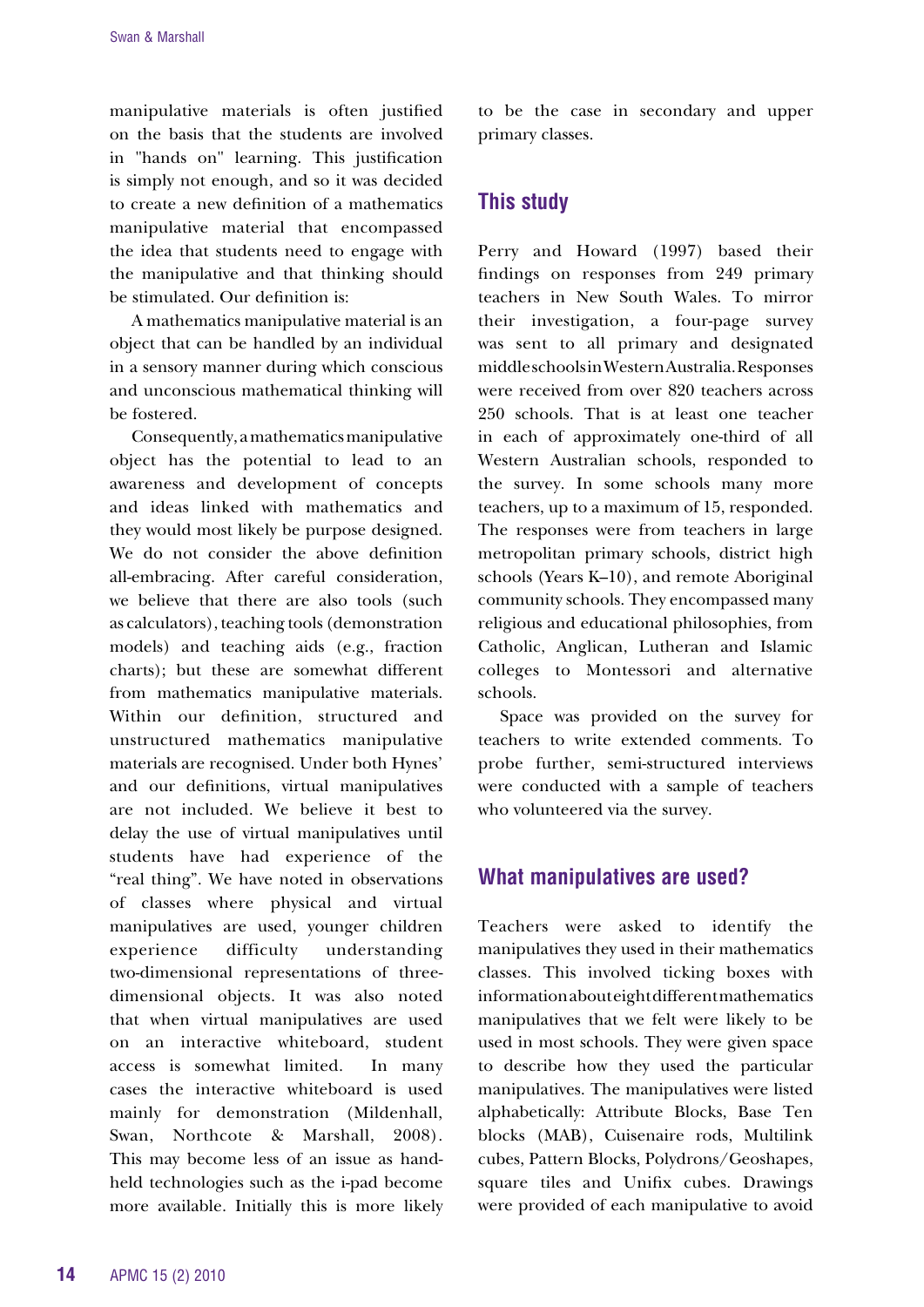confusion. A brief summary of the data is shown in Table 1 below.

Table 1. Percentage use of particular manipulatives across all Year levels.

| <b>Manipulative</b>     | Yes  | No   |
|-------------------------|------|------|
| Pattern Blocks          | 84.3 | 15.7 |
| Base Ten blocks         | 81.9 | 18.1 |
| <b>Attribute Blocks</b> | 77.5 | 22.5 |
| Polydrons/Geoshapes     | 71.2 | 28.8 |
| Unifix cubes            | 66.5 | 33.5 |
| <b>Multilink cubes</b>  | 43.3 | 56.7 |
| Square tiles            | 35.3 | 64.7 |
| Cuisenaire rods         | 35.1 | 64.9 |

Teachers were asked to list other mathematics manipulatives they used regularly. Among those nominated were: popsticks, Klicko, Lego, dice, Mobilo, "found" materials, trundle wheels, fraction cakes, tangrams, counters, Miras, dominoes, straws, and clocks. It could be argued that, according to our definitions, some of these materials are teaching tools rather than mathematics manipulatives, but as we deliberately chose not to provide a definition of the term "manipulative" on the survey, teachers felt free to include all equipment they used in their mathematics lessons.

#### **The most used manipulatives**

Teachers were also asked to nominate the three manipulatives they used most. The most commonly named manipulatives were, in order: Base Ten blocks (MAB), counters, and Unifix cubes. It is interesting that in the previous question, Pattern Blocks were the most nominated the manipulatives in our list, yet when asked to identify the manipulatives that they used most, and not provided with a list, the results were quite different. The calculation to determine the most used manipulatives was done by giving a value of 3 to the first nominated, 2 to the second, and 1 to the third. This weighting and the fact that counters were not included on the original list may account for the difference in results.



## **Why manipulatives were used**

"Two overwhelming reasons for the use of manipulatives are teachers believe that the materials benefit children's mathematics learning and that children enjoy using them" (Perry & Howard, 1997, p. 27). In our survey, most participants described more than one advantage of using manipulatives. Responses were grouped into the categories as shown in Table 2 below.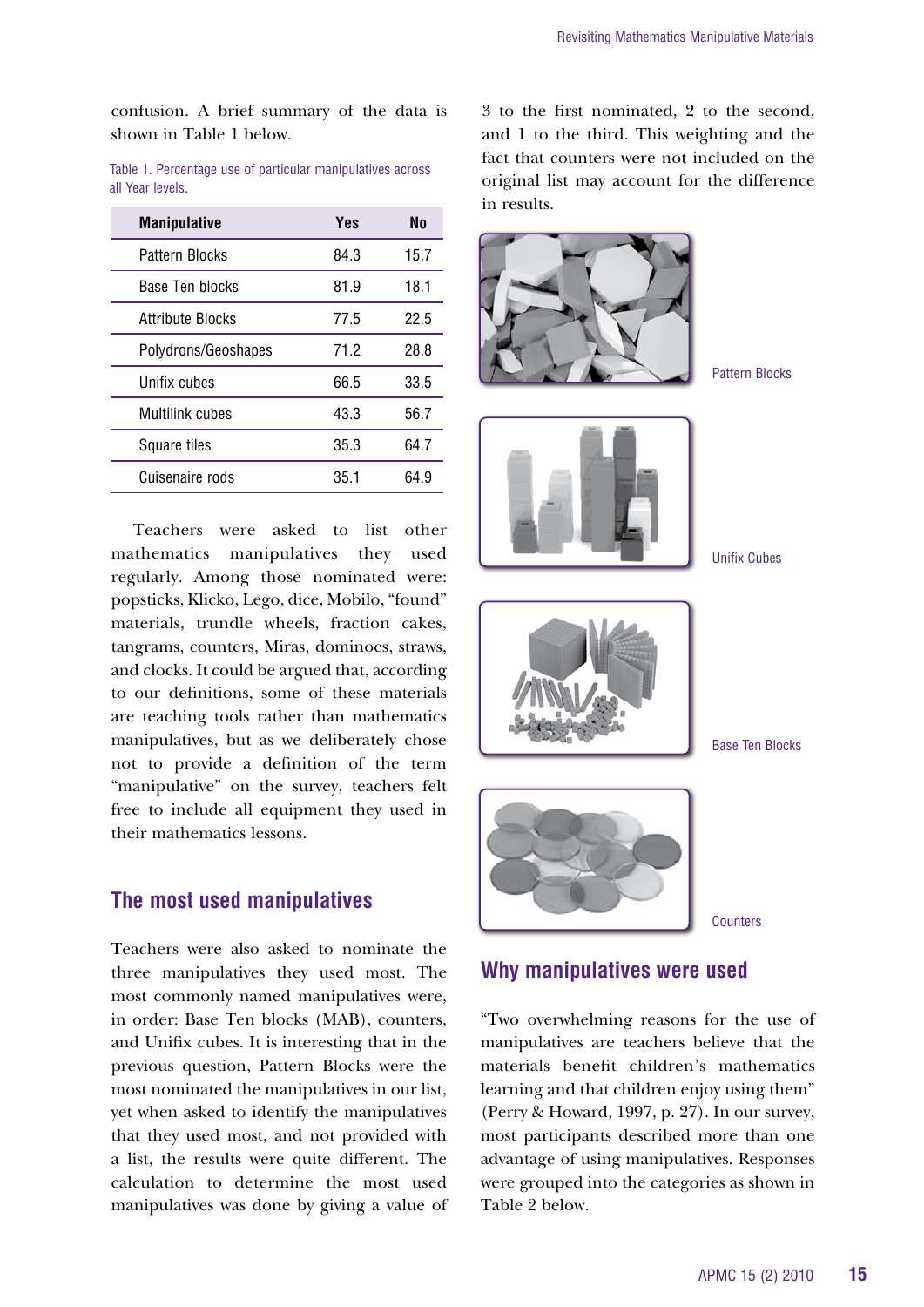#### Table 2. Advantages of using manipulatives.

| <b>Comments</b>                                                                    | Number |
|------------------------------------------------------------------------------------|--------|
| Heighten interest; helped engage students;<br>enjoyment; 'fun'; provide motivation | 191    |
| They are a visual aid; assist in concrete<br>visualisation                         | 188    |
| Provide hands-on learning                                                          | 135    |
| Build a better understanding                                                       | 126    |
| Help children grasp concepts; or reinforce<br>them                                 | 61     |
| Applied to all styles of learning                                                  | 48     |
| Can be used to introduce concepts                                                  | 36     |
| Teacher can more easily note what the<br>child is 'thinking'                       | 27     |
| Encouraged oral language                                                           | 23     |

Space was provided on the surveys for teachers to write extended answers. It was encouraging to find that some teachers had given a great deal of thought to the effectiveness of manipulative materials. This was evidenced by comments such as:

- • "The students sometimes misunderstand the point of the lesson if it is always explained using the same manipulatives."
- "Sometimes kids will pick up a "wrong" concept from a manipulative so their use needs guidance and supervision and follow-up, then builds great understanding and concepts."
- • "All children need to learn mathematics with manipulatives. A lot of children need concrete materials to aid in all maths activities for some time. As they become more adept in mental strategies they are able to dispose of the concrete materials. They are essential to all mathematical learning."

Even more succinct was the comment, "Ask Piaget"!

Very little reference was made to learning theory. Vague clichés such as "hands on learning" are not sufficient to justify the use of manipulatives. The authors believe that unless teachers have a clear understanding of how manipulatives assist children learn

they are likely to make only token use of them, which may be detrimental to learning.

#### **Implications**

The survey generated a wealth of data and so only selected findings that relate to the work of Perry and Howard are reported here.

Perry and Howard (1997) listed eight implications for teaching and learning resulting from their work. All but two of these implications will be addressed. Those not addressed concerned ESL teachers. Some suggestions are included for improving the way mathematics manipulative materials are used.

The use of manipulatives is supported by almost all primary teachers across all years and for all areas of mathematics.

Perry and Howard (1997) commented that teachers felt they should be utilising manipulatives in their mathematics lessons. Organisation of mathematics manipulative materials and ready access to them was an issue that was raised in the 1997 study. The current study showed that professional development that deepens teachers' knowledge of the materials and their uses needs to be undertaken.

We suggest that schools organise materials in three ways:

- • classroom kits containing essential materials that remain in every classroom;
- rotated or shared materials that remain in a classroom for about three weeks, and then get moved to another classroom, to be returned to the classroom in the next rotation; and
- • less frequently-used or bulky materials to be kept in the storeroom.

For further details on this form of manipulatives use and storage, see White, Swan and Marshall (2009).

Teachers use manipulatives because they believe that they benefit children's mathematics learning and children enjoy using them.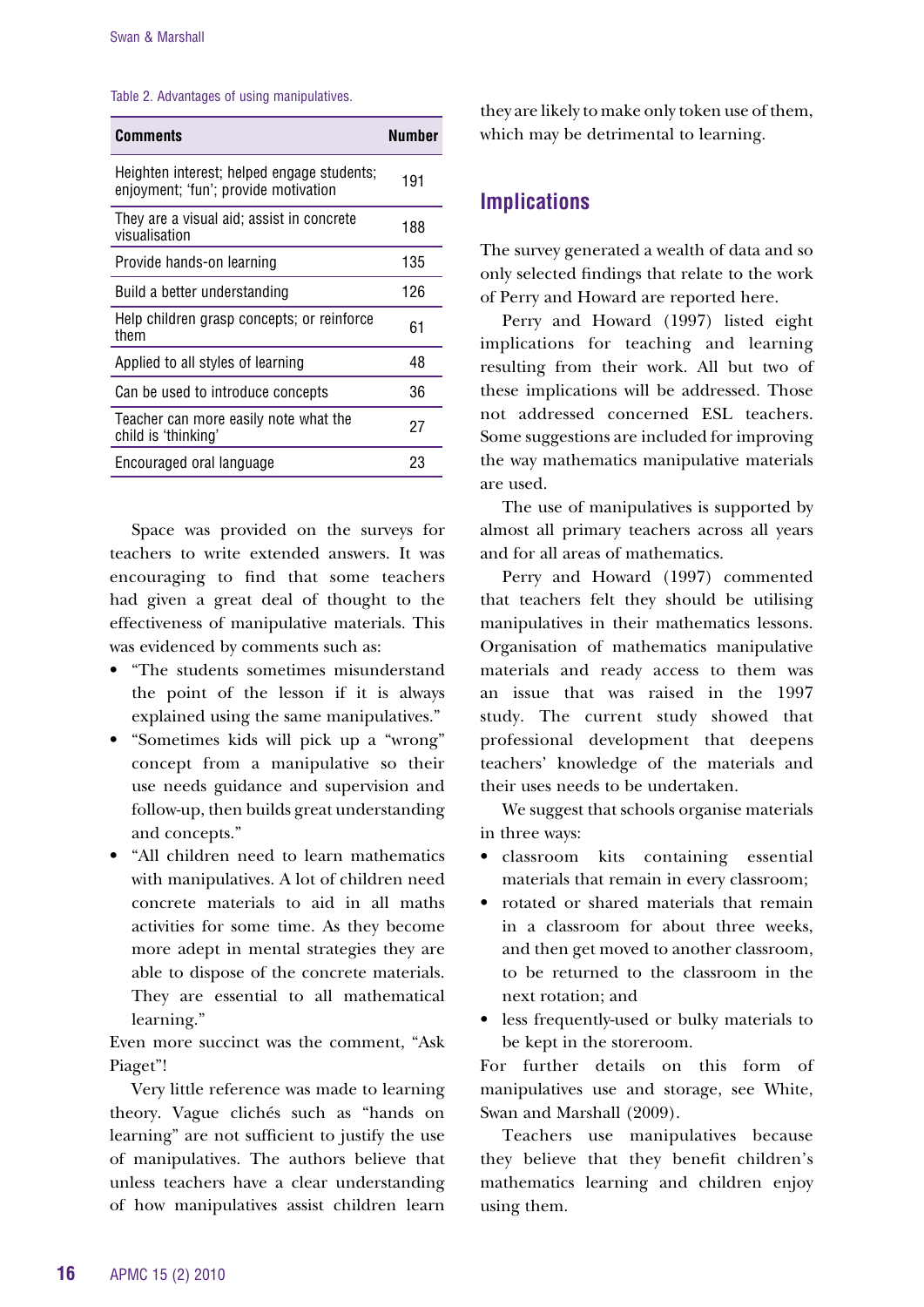

Older students can be involved in rotating materials around the school.

Perry and Howard (1997) made the point that the use of manipulatives must be encouraged by teachers, parents, children and others involved in the learning process. The data from the current survey suggest that the majority of teachers believe that mathematics manipulative materials assist learning, however written comments and subsequent interviews revealed that teachers could not identify exactly what it is about manipulatives that assists in the learning of mathematics. This is of concern, because without a clear understanding of how or even if mathematics manipulatives enhance learning of mathematics, teachers may either lack conviction when using them or abandon them at the first sign of any problems associated with using them.

Perry and Howard (1997) found that teachers reported a decrease in the use of mathematics manipulative materials from Kindergarten to Year 6. This was also the case in this current survey. Table 3 below highlights the percentage of teachers who used manipulatives with various frequencies at different year levels.

This finding matches earlier research by Gilbert and Bush (1988). Based on written comments made by the teachers on the survey and comments made during follow up interviews, it appears that teachers associate the use of mathematics manipulatives with concept formation and and hence

| <b>Year Level</b> | <b>Daily</b> | <b>Several</b><br>times<br>a week | <b>Once</b><br>a week | <b>Every</b><br>couple of<br>weeks | About<br>once a month | <b>Never</b> | <b>Other</b>   |
|-------------------|--------------|-----------------------------------|-----------------------|------------------------------------|-----------------------|--------------|----------------|
| PP                | 82.6         | 17.4                              |                       |                                    |                       |              |                |
| Year 1            | 47.8         | 47.8                              | 3.3                   | 1.1                                |                       |              |                |
| Year 2            | 29.9         | 58.4                              | 6.5                   | 5.2                                |                       |              |                |
| Year 3            | 19.6         | 63                                | 4.3                   | 6.5                                | 2.2                   | 2.2          | 2.2            |
| Year 4            | 19.5         | 29.3                              | 31.7                  | 9.8                                | 2.4                   |              | 7.3            |
| Year 5            | 20.9         | 32.6                              | 25.6                  | $\overline{7}$                     | $\overline{7}$        |              | $\overline{7}$ |
| Year 6            | 9.1          | 38.6                              | 15.9                  | 25                                 | 9.1                   |              | 2.3            |
| Year 7            | 4.5          | 45.5                              | 4.5                   | 13.6                               | 31.8                  |              |                |
| Year 8            |              | 20                                | 10                    | 50                                 | 10                    |              | 10             |
| Year 9            |              |                                   |                       |                                    | 40                    |              | 60             |

Table 3. Percentage teachers using manipulatives at different year levels.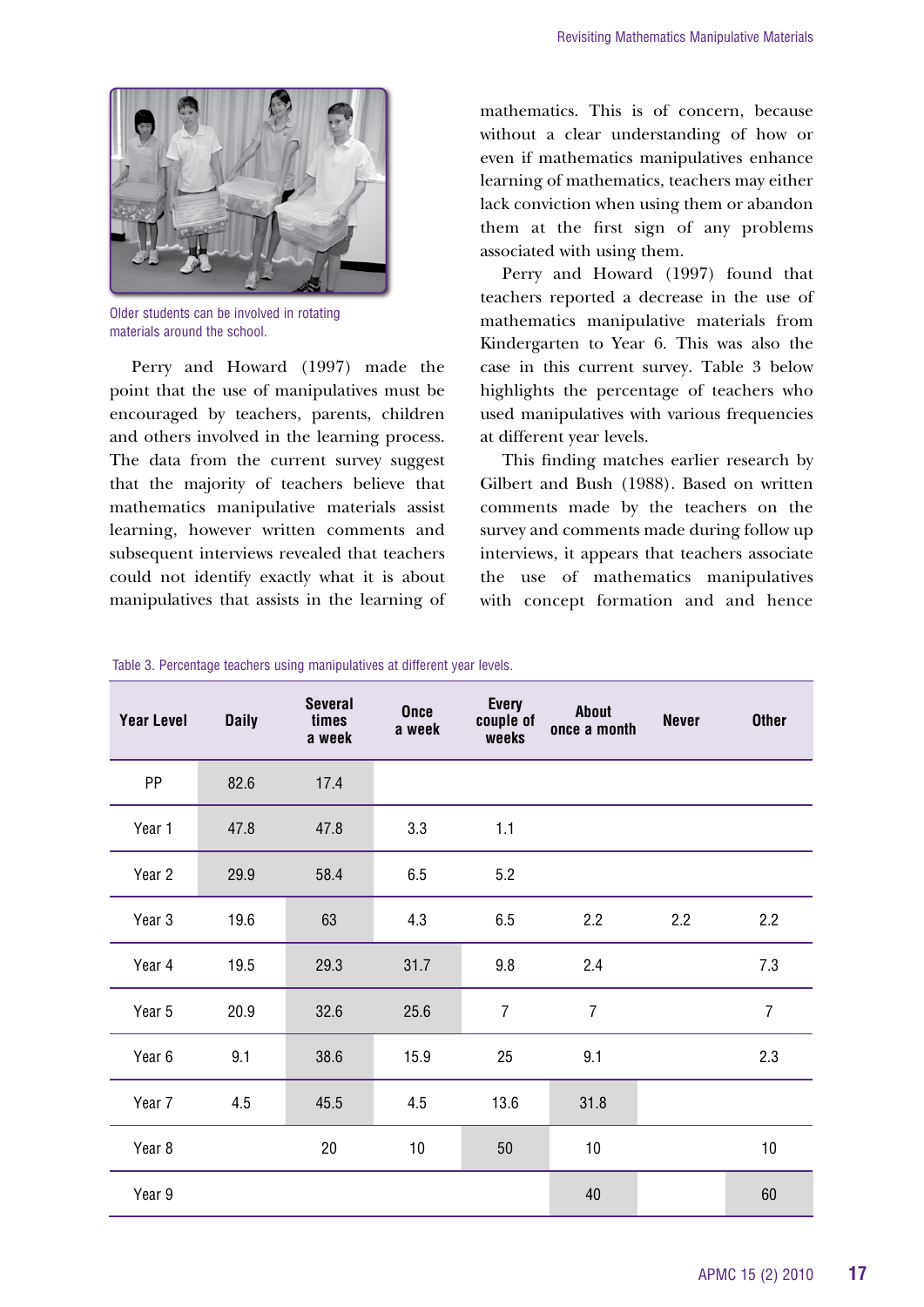to be abandoned when the mathematics becomes more complex. While this may seem reasonable, consider how children are exposed to some of the more difficult concepts in mathematics such as fractions later in their schooling and how various manipulatives can support the development of fraction concepts. Unfortunately, the fact that mathematics manipulative materials cannot be used in NAPLAN testing, which begins at Year 3, reinforces the belief that mathematics manipulative materials are the domain of the early years.

Perry and Howard (1997) found that teachers used manipulatives in different ways at different year levels. Similarly teachers in the current survey indicated a mix of ways in which manipulative materials were used ranging from self-discovery to teacher directed. Many teachers gave comments similar to this one: "Initially it may be teacher-directed, but then we move on to self-discovery".

Perry and Howard (1997) described a perception among older children that it may be "babyish" to use manipulatives, and many teachers made similar comments in the current survey and interviews. Perry and Howard's comment that, "Years 5 and 6 are preparatory years for secondary school and that there is little use of manipulatives in secondary school mathematics" (p. 29) also came through in this study.

A significant number of teachers indicated that they would like more training in the use of manipulatives. This is in spite of feeling confident about the use of the materials available to them.

Perry and Howard (1997) found that over 40% of teachers of all year groups indicated that they would like some professional development on the use of mathematics manipulatives, with the number rising to 63% of the "Other" category (Other referred to teachers not involved in teaching a particular year level), of whom the majority were ESL teachers. In the current survey fewer than 10% of respondents indicated that they had

undertaken any professional development on the use of manipulatives. Despite much training being offered by departmental officers, it was surprising that many recalled having professional training offered by a private mathematics materials supplier.

Of interest in the current study was that only 19% of respondents said that they would like further help with manipulatives, and although they were given the opportunity to nominate a particular manipulative they would like to work with, most gave no details of what they wanted. Several suggested that they desired to be trained in "what's new", but overall very little in terms of specific needs was indicated.

Stein and Bovalino (2001) found that good maths lessons do not just happen by themselves. Much of the groundwork for good teaching has taken place years before when teachers may have received professional development on the incorporation of manipulatives into their teaching. When discussing professional learning, Stein and Bovalino did not mean the "easy-fix" series of activities for teachers to take away and use the next day. Of far greater importance, was professional learning that gave insights into the way that manipulatives can assist with children's learning.

# **Conclusion**

The conclusions made in the study by Perry and Howard (1997) are still relevant.

Manipulatives benefit the learning and teaching of mathematics. Teacher use of manipulatives needs to be strengthened through appropriate professional development within the overall context of the student's learning of mathematics. There is strong teacher support for manipulative use in the earlier grades of primary school. However, all children need access to and availability of a wide range of manipulatives as they meet new mathematical concepts and continue to construct